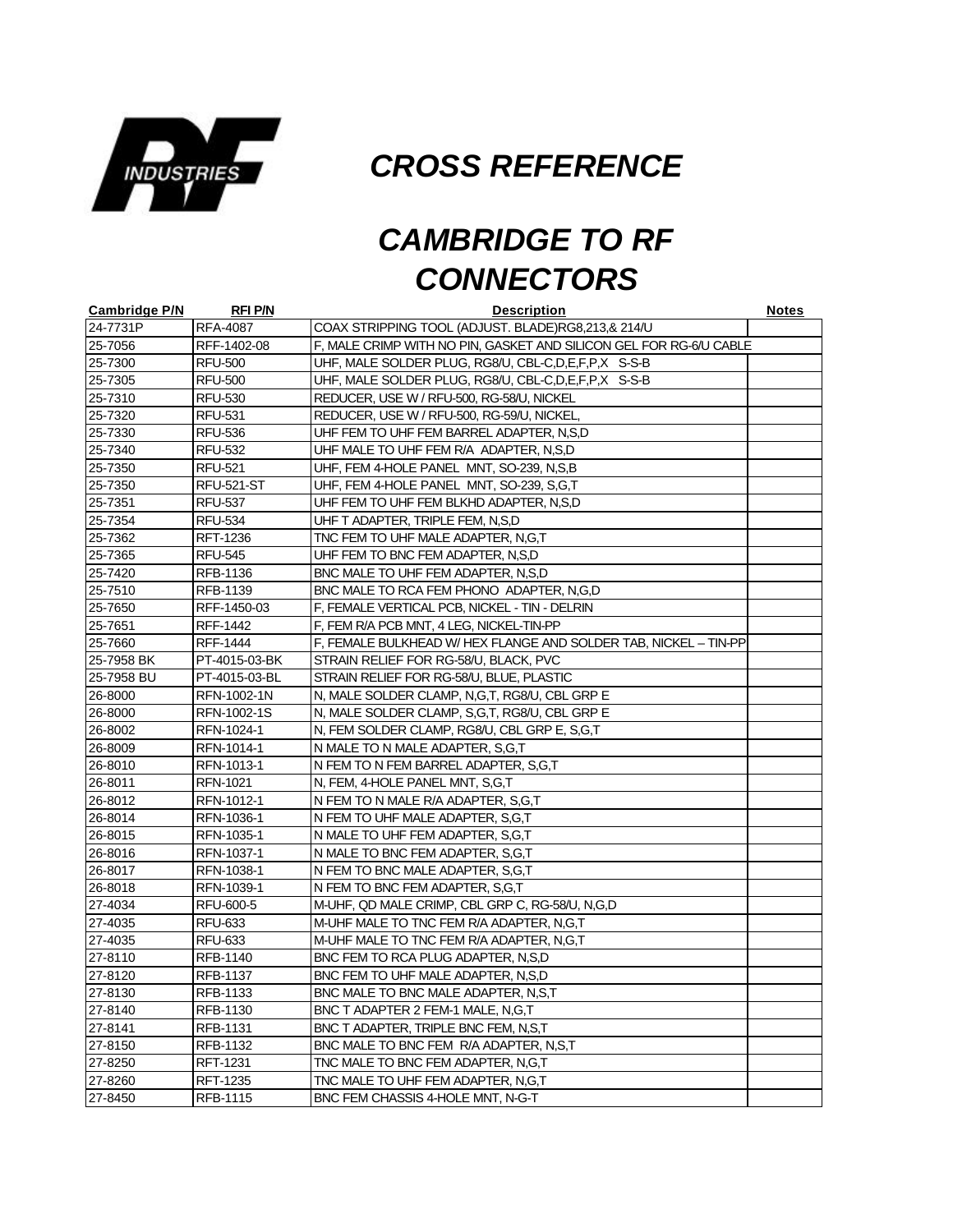| 27-8461    | RFB-1116-I      | BNC FEM, INSULATED, BLKHD MNT, SOLDER CUP, N-G-A                   |  |
|------------|-----------------|--------------------------------------------------------------------|--|
| 27-9007    | <b>RFB-1750</b> | BNC 75 OHM MALE TERMINATION, 75 OHM 1/2 WATT N-G-T                 |  |
| 27-9008    | RFB-1150        | BNC MALE TERMINATION 50 Ohm, 1/2 WATT, 1.5 Ghz,, N,G,D             |  |
| 27-9021    | RFB-1100-2      | BNC MALE SOLDER CLAMP, RG58/U, CBL GRP C, N-G-D                    |  |
| 27-9022    | RFB-1102-T      | BNC MALE SOLDERLESS PLUG, RG58/U, CBL GRP C, N-N-T                 |  |
| 27-9068    | <b>RFT-1227</b> | TNC FEM TO TNC MALE R/A ADAPTER, N,G,T                             |  |
| 27-9215    | RFT-1202-5      | TNC, MALE QD CRIMP RG58/U, N,G,D                                   |  |
|            |                 | BNC MALE TERMINATION WITH CHAIN, 50 Ohm, 1/2 WATT, 1.5 Ghz,, N,G,D |  |
| 27-9245    | RFB-1150-1      |                                                                    |  |
| 27-9248    | RFB-1117        | BNC FEM CRIMP BLKHD, RG58U, CBL GRP C, N,G,D                       |  |
| 27-9249    | <b>RFB-1717</b> | BNC 75 OHM FEM CRIMP BULKHEAD, REAR MNT, CBL GRP D, N-G-D          |  |
| 27-9294    | RFB-1130-5      | BNC MALE TO DOUBLE BNC FEM GOALPOST ADAPTER, N-G-D                 |  |
| 27-9300-10 | RFA-4052        | ATTENUATOR, BNC, 10DB 50 OHM, 1 WATT                               |  |
| 27-9300-20 | RFA-4053        | ATTENUATOR, BNC, 20DB 50 OHM, 1 WATT                               |  |
| 27-9300-3  | RFA-4050        | ATTTENUATOR, BNC, 3DB, 50 OHM, 1 WATT                              |  |
| 27-9300-6  | RFA-4051        | ATTENUATOR, BNC, 6DB, 50 OHM, 1 WATT                               |  |
| 28-5000    | RSA-3500-085    | SMA, MALE STRAIGHT CABLE PLUG, .085 SEMI-RIGID CBL,. N.G.T.        |  |
| 28-5001    | RSA-3500-141    | SMA, MALE STRAIGHT PLUG FOR SEMI-RIGID .141 CBL, N,G,T             |  |
| 28-5010    | RSA-3350        | SMA, FEM, VERTICAL PCB MNT, N,G,T                                  |  |
| 28-5010    | RSA-3350-1      | SMA, FEM, VERTICAL PCB MNT, G,G,T                                  |  |
| 28-5011    | RSA-3300        | SMA, FEM, R/A PCB MNT, N,G,T                                       |  |
| 28-5011    | RSA-3300-1      | SMA, FEM, R/A PCB MNT, G,G,T                                       |  |
| 28-5012    | RSA-3300-03     | SMA, FEM R/A BLKHD PCB MNT, N,G,T                                  |  |
| 28-5020    | RSA-3000-1B     | SMA, MALE 3 PIECE CRIMP, CBL GRP B, G,G,T                          |  |
| 28-5021    | RSA-3000-B      | SMA, MALE 3 PIECE CRIMP, CBL GRP B, N,G,T                          |  |
| 28-5022    | RSA-3000-C1     | SMA, MALE CRIMP, CBL GRP C1, N,G,T                                 |  |
| 28-5023    | RSA-3010-B      | SMA, MALE R/A CRIMP, CBL GRP B, N,G,T                              |  |
| 28-5024    | RSA-3010-C      | SMA, MALE R/A CRIMP, CBL GRP C, N,G,T                              |  |
| 28-5025    | RSA-3010-C1     | SMA, MALE R/A CRIMP, CBL GRP C1, N,G,T                             |  |
| 28-5026    | RSA-3050-B      | SMA, FEM STRAIGHT CRIMP, N,G,T, CBL GRP B                          |  |
| 28-5027    | RSA-3050-C      | SMA, FEM CRIMP, CABLE GRP C, N,G,T                                 |  |
| 28-5028    | RSA-3252-B      | SMA, FEM BLKHD, CBL GRP B, W/O GASKET, N,G,T                       |  |
| 28-5028    | RSA-3252-B-03   | SMA, FEM BLKHD, CBL GRP B, W/ GASKET, N,G,T                        |  |
| 28-5029    | RSA-3252-C      | SMA, FEM BLKHD CRIMP, CBL GRP C, N,G,T                             |  |
| 28-5030    | RSA-3251        | SMA, FEM BLKHD, SOLDER CUP, REAR MNT, N, G, T                      |  |
| 28-5030    | RSA-3251-1-10   | SMA, FEM BLKHD, 430" (11.00MM) HEX FLGE W/GAS, G,G,T               |  |
| 28-5031    | RSA-3261        | SMA, FEM 2-HOLE PANEL MNT, SOLDER CUP, CBL GRP C, N,G,T            |  |
| 28-5032    | RSA-3271        | SMA, FEM 4-HOLE PANEL MNT, SOLDER CUP, N,G,T                       |  |
| 28-5040    | RSA-3404        | SMA FEM TO SMA FEM BARREL ADAPTER, N,G,T                           |  |
| 28-5041    | RSA-3410        | SMA FEM TO SMA FEM THRU-PANEL BLKHD, N,G,T                         |  |
| 28-5041    | RSA-3410-1      | SMA FEM TO SMA FEM THRU-PANEL BLKHD, G,G,T                         |  |
| 28-5042    | RSA-3403        | SMA MALE TO SMA MALE ADAPTER, N,G,T                                |  |
| 28-5042    | RSA-3403-1      | SMA MALE TO SMA MALE ADAPTER, G,G,T                                |  |
| 28-5051    | RSB-4000-B      | SMB CRIMP PLUG, CABLE GROUP B, N,G,T,                              |  |
| 28-5051    | RSB-4000-B-03   | SMB CRIMP PLUG, CBL GRP B, N,G,T                                   |  |
| 28-5052    | RSB-4010-B      | SMB PLUG, R/A CRIMP FOR RG-174, CBL GRP B, N,G,T                   |  |
| 28-5060    | RSB-4010-SR1    | SMB PLUG, R/A CRIMP FOR .085 SEMI RIGID, CBL GRP SR1, N,G,T        |  |
| 28-5071    | RSB-4350        | SMB JACK, VERT PCB MNT, N,G,T                                      |  |
| 28-5071    | RSB-4350-1      | SMB JACK, VERT PCB MNT, G,G,T                                      |  |
| 28-5073    | RSB-4300        | SMB JACK, R/A PCB MNT, N,G,T                                       |  |
| 28-5074    | RSB-4301-1      | SMB JACK, R/A BLKHD PCB MNT, G,G,T                                 |  |
| 28-5080    | RMX-8350        | MCX, FEM VERTICAL PCB MNT, N,G,T                                   |  |
| 28-5080    | RMX-8350-1      | MCX, FEM VERTICAL PCB MNT, G,G,T                                   |  |
| 28-5082    | RMX-8300        | MCX, FEM R/A PCB MNT, N,G,T                                        |  |
| 28-5082    | RMX-8300-1      | MCX, FEM R/A PCB MNT, G,G,T                                        |  |
| 28-5085    | RMX-8000-A      | MCX, MALE STRAIGHT CRIMP PLUG, CBL GRP A, N, G, T                  |  |
| 28-5086    | RMX-8000-1B     | MCX, MALE STRAIGHT CRIMP PLUG, CBL GRP B, G,G,T                    |  |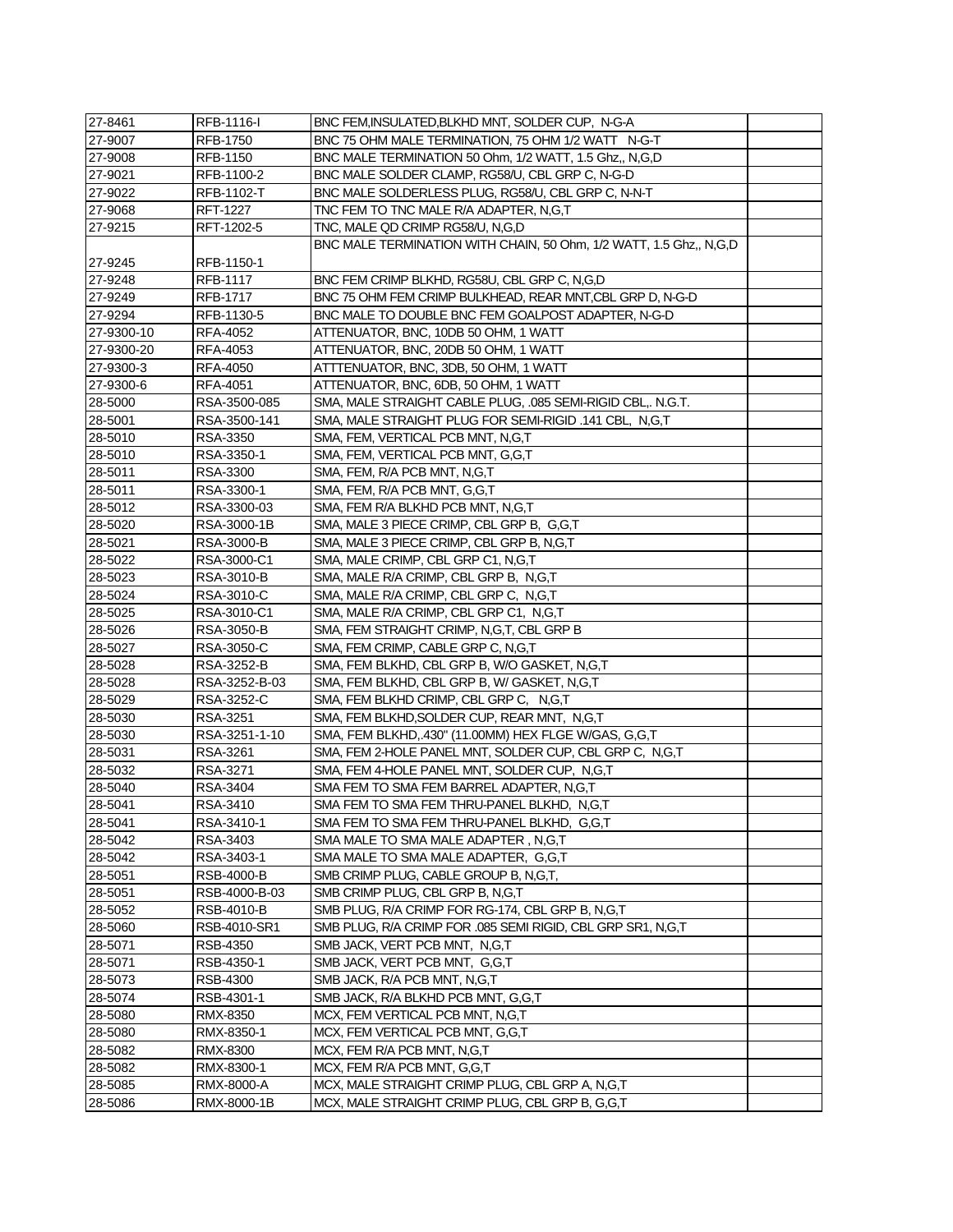| 28-5086                | RMX-8000-B             | MCX, MALE STRAIGHT CRIMP PLUG, CBL GRP B, N,G,T                                                              |            |
|------------------------|------------------------|--------------------------------------------------------------------------------------------------------------|------------|
| 28-5087                | RMX-8010-A             | MCX, MALE R/A CRIMP PLUG, CBL GRP A, N,G,T                                                                   |            |
| 28-5088                | RMX-8010-1B            | MCX, MALE R/A CRIMP PLUG, CBL GRP B, G,G,T                                                                   |            |
| 28-5088                | RMX-8010-B             | MCX, MALE R/A CRIMP PLUG, CBL GRP B, N,G,T                                                                   |            |
| 29-3100                | RSA-3000-C             | SMA, MALE CRIMP, CBL GRP C, N, G, T                                                                          |            |
| 29-3103                | RSA-3000-B             | SMA, MALE 3 PIECE CRIMP, CBL GRP B, N,G,T                                                                    |            |
| 29-3825                | RSA-3456               | SMA MALE TO UHF MALE ADAPTER, N,G,T                                                                          |            |
| 29-3835                | RFB-1142               | BNC FEM TO SMA FEM ADAPTER, N,G,T                                                                            |            |
| 29-3840                | RSA-3478               | SMA FEM TO N MALE ADAPTER, N,G,T                                                                             |            |
| 29-3845                | RSA-3474               | SMA FEM TO UHF MALE ADAPTER, N,G,T                                                                           |            |
| 29-3855                | RSA-3458               | SMA MALE TO BNC FEM ADAPTER, N,G,T                                                                           |            |
| 29-3861                | RSA-3473               | SMA FEM TO TNC FEM ADAPTER, N,G,T                                                                            |            |
| 29-4030                | RFU-601-1              | M-UHF, FEM CRIMP, CBL GRP C, RG-58/U, N,S,D                                                                  |            |
| 29-4100                | RFU-623                | M-UHF MALE TO TNC FEM ADAPTER, N,G,T                                                                         |            |
| 29-4105                | RFT-1228               | TNC, T ADAPTER 1 MALE-2 FEM, N,G,T                                                                           |            |
| 29-4105                | <b>RFU-628</b>         | M-UHF FEM TO TNC MALE ADAPTER, N,G,T                                                                         |            |
| 29-4110                | RFU-629                | M-UHF FEM TO M-UHF FEM ADAPTERER, N,G,T                                                                      |            |
| 29-4112                | RFU-643                | M-UHF MALE QD TO M-UHF FEM ADAPTER, N,G,T                                                                    |            |
| 29-4120                | <b>RFU-631</b>         | M-UHF T ADAPTER, DBL FEM, TO MALE-N,G,T                                                                      |            |
| 29-4125                | <b>RFU-632</b>         | M-UHF T ADAPTER, TRIPLE FEM, N,G,T                                                                           |            |
| 29-4130                | <b>RFU-630</b>         | M-UHF MALE TO M-UHF FEM R/A ADAPTER, N,G,T                                                                   |            |
| 29-4140                | RFU-621                | M-UHF MALE TO UHF FEM ADAPTER, N,G,T                                                                         |            |
| 29-4145                | <b>RFU-626</b>         | M-UHF FEM TO UHF MALE ADAPTER, N,G,T                                                                         |            |
| 29-4150                | <b>RFU-622</b>         | M-UHF MALE TO BNC FEM ADAPTER, N,G,T                                                                         |            |
| 8411-UG88/E            | RFB-1100-2             | BNC MALE SOLDER CLAMP, RG58/U, CBL GRP C, N-G-D                                                              |            |
| 8411-UG88/E            | RFB-1100-2ST           | BNC MALE SOLDER CLAMP, RG-58/U, CBL GRP C, S-G-T                                                             |            |
| CP-1094A-LN-D          | RFB-1116               | BNC FEM DIECAST BLKHD, SOLDER CUP, N-G-D                                                                     |            |
| CP-1094A-LN-D          | <b>RFB-1116-NG</b>     | BNC FEM 1- HOLE BLKHD, SOLDER CUP, N,G,T                                                                     |            |
| CP-1094A-LN-D          | RFB-1116-SG            | BNC FEM 1- HOLE BLKHD, SOLDER CUP, S.G.T                                                                     |            |
| CP-1094U               | RFB-1116               | BNC FEM DIECAST BLKHD, SOLDER CUP, N-G-D                                                                     |            |
| CP-1094-U              | RFB-1116-3             | BNC FEMALE BULKHEAD W/ LOCKWASHER, N-G-T                                                                     |            |
| CP-1094-U              | RFB-1116-I             | BNC FEM, INSULATED, BLKHD MNT, SOLDER CUP, N-G-A                                                             |            |
| CP-1094-U              | RFB-1116-I-03          | BNC FEM BULKHEAD FRONT MOUNG, INSULATED, S-S-T                                                               |            |
| CP-1094-UL             | <b>RFB-1116-NG</b>     | BNC FEM 1- HOLE BLKHD, SOLDER CUP, N,G,T                                                                     |            |
| CP-1094U-LN-D          | RFB-1116               | BNC FEM DIECAST BLKHD, SOLDER CUP, N-G-D                                                                     |            |
| CP-1094U-LN-D          | <b>RFB-1116-NG</b>     | BNC FEM 1- HOLE BLKHD, SOLDER CUP, N,G,T                                                                     |            |
| CP-1094U-LN-D          | <b>RFB-1116-SG</b>     | BNC FEM 1- HOLE BLKHD, SOLDER CUP, S.G.T                                                                     |            |
| CP-3003                | RSA-3100-B             | SMA, MALE SOLDER CLAMP, CBL GRP B, N,G,T                                                                     |            |
| CP-3100                | RSA-3000-C             | SMA, MALE CRIMP, CBL GRP C, N,G,T                                                                            |            |
| CP-3103                | RSA-3000-B             | SMA, MALE 3 PIECE CRIMP, CBL GRP B, N, G, T                                                                  |            |
| CP-3404                | RSA-3404               | SMA FEM TO SMA FEM BARREL ADAPTER, N,G,T                                                                     |            |
| CP-3500                | RSA-3050-C             | SMA, FEM CRIMP, CABLE GRP C, N,G,T                                                                           |            |
| CP-3503<br>CP-88-1     | RSA-3050-B             | SMA, FEM STRAIGHT CRIMP, N,G,T, CBL GRP B                                                                    |            |
|                        | RFB-1106-2             | BNC MALE CRIMP PLUG, RG58/U, CBL GRP C, N-G-D                                                                | N68        |
| CP-88-2                | RFB-1707-2             | BNC 75 OHM MALE CRIMP, RG-59/U, CBL GRP D, N-G-D                                                             | <b>N68</b> |
| CP-88-4                | RFB-1707-2             | BNC 75 OHM MALE CRIMP, RG-59/U, CBL GRP D, N-G-D                                                             | N68        |
| CP-88-5                | RFB-1707-Q             | BNC 75 OHM MALE CRIMP, RG-6/U, CBL GRP Q, N-G-T                                                              | N68        |
| CP-88T-50<br>CP-88T-75 | RFB-1150               | BNC MALE TERMINATION 50 Ohm, 1/2 WATT, 1.5 Ghz,, N,G,D<br>BNC 75 OHM MALE TERMINATION, 75 OHM 1/2 WATT N-G-T |            |
| CP-88TC-50             | RFB-1750<br>RFB-1150-1 | BNC MALE TERMINATION WITH CHAIN, 50 Ohm, 1/2 WATT, 1.5 Ghz., N,G,D                                           |            |
| CP89-1                 | RFB-1123-1             | BNC FEM CRIMP SOCKET, RG58/U, CBL GRP C, N,G,T                                                               |            |
| CP89-2                 | RFB-1724               | BNC 75 OHM FEM CRIMP, RG-59/U, CABLE D, N-G-D                                                                |            |
| CP-89-2                | RFB-1121               | BNC FEM TWIST-ON SOCKET, RG-58, CBL GRP C, N, S, D                                                           |            |
| CP-AD-204              | RFU-536                | UHF FEM TO UHF FEM BARREL ADAPTER, N,S,D                                                                     |            |
| CP-AD-205              | RFU-532                | UHF MALE TO UHF FEM R/A ADAPTER, N,S,D                                                                       |            |
| CP-AD-206              | <b>RFU-521</b>         | UHF, FEM 4-HOLE PANEL MNT, SO-239, N,S,B                                                                     |            |
| CP-AD-206              | <b>RFU-521-ST</b>      | UHF, FEM 4-HOLE PANEL MNT, SO-239, S,G,T                                                                     |            |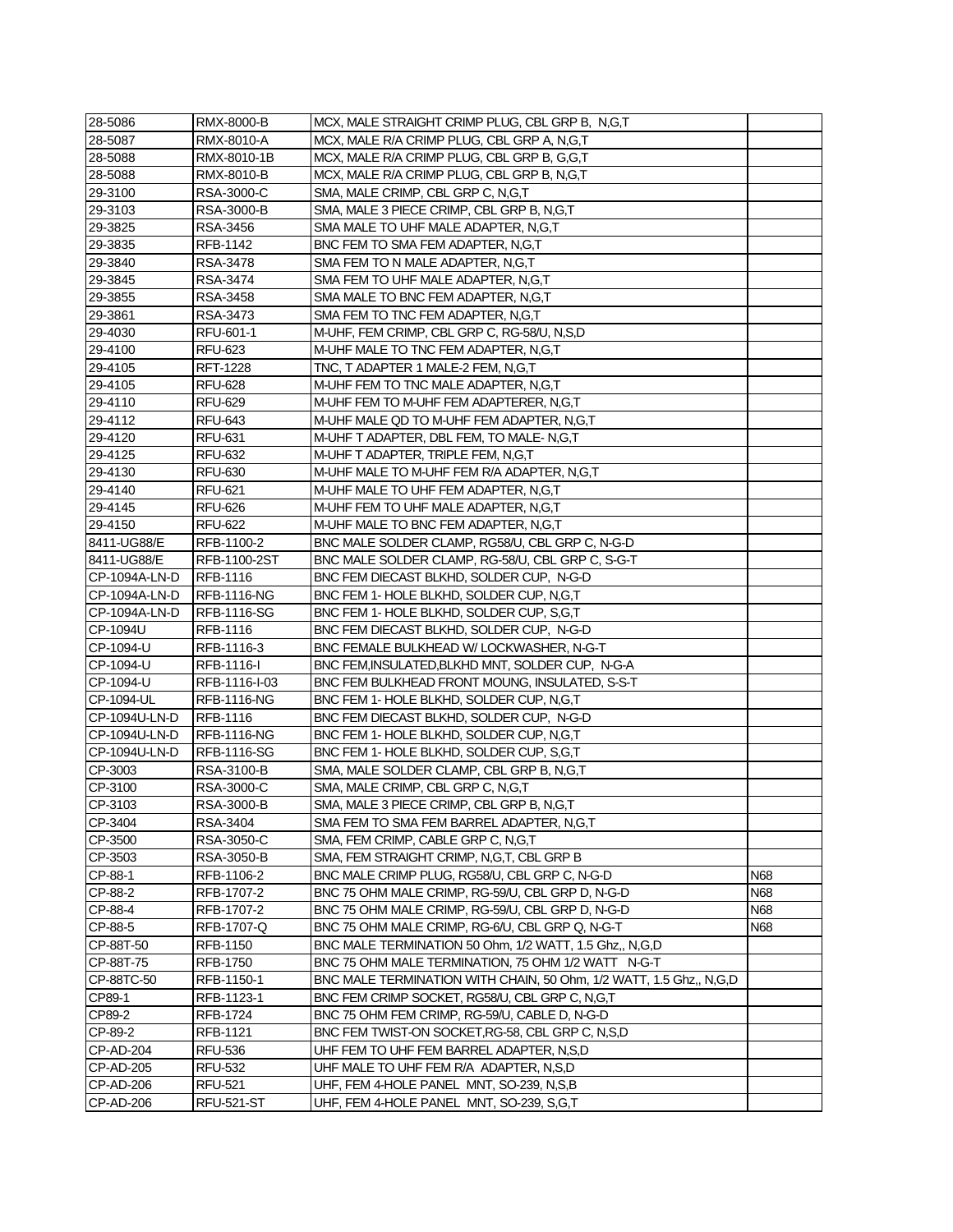| <b>CP-AD-207</b> | <b>RFU-537</b>  | UHF FEM TO UHF FEM BLKHD ADAPTER, N,S,D                  |  |
|------------------|-----------------|----------------------------------------------------------|--|
| <b>CP-AD-208</b> | <b>RFU-538</b>  | UHF MALE TO UHF MALE ADAPTER, N,S,D                      |  |
| CP-AD-209        | <b>RFU-533</b>  | UHF T ADAPTER, DOUBLE FEM,1 MALE, N,S,D                  |  |
| CP-AD-210        | <b>RFU-534</b>  | UHF T ADAPTER, TRIPLE FEM, N,S,D                         |  |
| CP-AD-214        | <b>RFU-621</b>  | M-UHF MALE TO UHF FEM ADAPTER, N.G.T                     |  |
| CP-AD-215        | RSA-3474        | SMA FEM TO UHF MALE ADAPTER, N,G,T                       |  |
| CP-AD-219        | <b>RFU-626</b>  | M-UHF FEM TO UHF MALE ADAPTER, N,G,T                     |  |
| CP-AD-220        | RSA-3456        | SMA MALE TO UHF MALE ADAPTER, N,G,T                      |  |
| CP-AD-239        | <b>RFU-643</b>  | M-UHF MALE QD TO M-UHF FEM ADAPTER, N,G,T                |  |
| CP-AD-240        | <b>RFU-629</b>  | M-UHF FEM TO M-UHF FEM ADAPTERER, N,G,T                  |  |
| CP-AD-241        | <b>RFU-631</b>  | M-UHF T ADAPTER, DBL FEM, TO MALE-N,G,T                  |  |
| <b>CP-AD-242</b> | <b>RFU-632</b>  | M-UHF T ADAPTER, TRIPLE FEM, N,G,T                       |  |
| CP-AD-243        | <b>RFU-630</b>  | M-UHF MALE TO M-UHF FEM R/A ADAPTER, N,G,T               |  |
| CP-AD-244        | <b>RFU-602</b>  | M-UHF, FEM BLKHD, FRONT MNT, N, G, T                     |  |
| <b>CP-AD-245</b> | <b>RFU-624</b>  | M-UHF MALE TO M-UHF MALE ADAPTER, N,G,T                  |  |
| CP-AD-247        | RFU-601-1       | M-UHF, FEM CRIMP, CBL GRP C, RG-58/U, N,S,D              |  |
| CP-AD-248        | RFU-600-5       | M-UHF, QD MALE CRIMP, CBL GRP C, RG-58/U, N,G,D          |  |
| CP-AD-250        | <b>RFU-500</b>  | UHF, MALE SOLDER PLUG, RG8/U, CBL-C, D, E, F, P, X S-S-B |  |
| CP-AD-251        | <b>RFU-500</b>  | UHF, MALE SOLDER PLUG, RG8/U, CBL-C, D, E, F, P, X S-S-B |  |
| <b>CP-AD-252</b> | <b>RFU-500</b>  | UHF, MALE SOLDER PLUG, RG8/U, CBL-C, D, E, F, P, X S-S-B |  |
| CP-AD-258        | <b>RFU-505</b>  | UHF, MALE CRIMP, CBL GRP C, RG-58/U,N-S-B                |  |
| CP-AD-258        | <b>RFU-530</b>  | REDUCER, USE W / RFU-500, RG-58/U, NICKEL                |  |
| CP-AD-259        | <b>RFU-531</b>  | REDUCER, USE W / RFU-500, RG-59/U, NICKEL,               |  |
| CP-AD-270        | RSA-3403        | SMA MALE TO SMA MALE ADAPTER, N,G,T                      |  |
| CP-AD-270        | RSA-3403-1      | SMA MALE TO SMA MALE ADAPTER, G,G,T                      |  |
| CP-AD-272        | RSA-3400        | SMA T ADAPTER, MALE TO DOUBLE SMA FEM, N,G,T             |  |
| CP-AD-275        | RSA-3473        | SMA FEM TO TNC FEM ADAPTER, N,G,T                        |  |
| CP-AD-276        | RSA-3472        | SMA FEM TO TNC MALE ADAPTER, N,G,T                       |  |
| CP-AD-278        | RSA-3470        | SMA FEM TO MINI UHF MALE ADAPTER, N,G,T                  |  |
| CP-AD-300        | RFT-1231        | TNC MALE TO BNC FEM ADAPTER, N,G,T                       |  |
| CP-AD-301        | RFT-1235        | TNC MALE TO UHF FEM ADAPTER, N,G,T                       |  |
| CP-AD-302        | <b>RFT-1228</b> | TNC, T ADAPTER 1 MALE-2 FEM, N,G,T                       |  |
| CP-AD-302        | <b>RFU-628</b>  | M-UHF FEM TO TNC MALE ADAPTER, N,G,T                     |  |
| CP-AD-303        | <b>RFU-633</b>  | M-UHF MALE TO TNC FEM R/A ADAPTER, N,G,T                 |  |
| CP-AD-304        | RFT-1236        | TNC FEM TO UHF MALE ADAPTER, N,G,T                       |  |
| CP-AD-305        | <b>RFU-623</b>  | M-UHF MALE TO TNC FEM ADAPTER, N,G,T                     |  |
| CP-AD-306        | RFT-1227        | TNC FEM TO TNC MALE R/A ADAPTER, N,G,T                   |  |
| CP-AD-308        | <b>RFT-1242</b> | TNC MALE Q D TO TNC FEM ADAPTER, N,G,D                   |  |
| CP-AD-309        | RFT-1202-5      | TNC, MALE QD CRIMP RG58/U, N,G,D                         |  |
| CP-AD-355        | RFT-1225        | TNC FEM TO FEM BARREL ADAPTER, N,G,T                     |  |
| CP-AD-356        | RFT-1226        | TNC FEM TO TNC FEM DBL BLKD, N,G,T                       |  |
| CP-AD-500        | RFB-1137        | BNC FEM TO UHF MALE ADAPTER, N,S,D                       |  |
| CP-AD-501        | RFB-1140        | BNC FEM TO RCA PLUG ADAPTER, N,S,D                       |  |
| CP-AD-503        | RFB-1132        | BNC MALE TO BNC FEM R/A ADAPTER, N,S,T                   |  |
| CP-AD-504        | <b>RFU-545</b>  | UHF FEM TO BNC FEM ADAPTER, N,S,D                        |  |
| CP-AD-505        | RFB-1130        | BNC T ADAPTER 2 FEM-1 MALE, N,G,T                        |  |
| CP-AD-506        | RFB-1131        | BNC T ADAPTER, TRIPLE BNC FEM, N,S,T                     |  |
| CP-AD507         | RFB-1142        | BNC FEM TO SMA FEM ADAPTER, N,G,T                        |  |
| CP-AD-508        | RSA-3458        | SMA MALE TO BNC FEM ADAPTER, N,G,T                       |  |
| CP-AD-509        | <b>RFU-622</b>  | M-UHF MALE TO BNC FEM ADAPTER, N,G,T                     |  |
| CP-AD-511        | RFB-1133        | BNC MALE TO BNC MALE ADAPTER, N,S,T                      |  |
| CP-AD-512        | RFB-1136        | BNC MALE TO UHF FEM ADAPTER, N,S,D                       |  |
| CP-AD-513        | RSA-3476        | SMA FEM TO BNC MALE ADAPTER, N,G,T                       |  |
| CP-AD-514        | RSA-3459        | SMA MALE TO BNC MALE ADAPTER, N,G,T                      |  |
| CP-AD-515        | RFB-1139        | BNC MALE TO RCA FEM PHONO ADAPTER, N,G,D                 |  |
| CP-AD-517        | RFU-627         | M-UHF FEM TO BNC MALE ADAPTER, N,G,T                     |  |
| CP-AD-519        | RFB-1115        | BNC FEM CHASSIS 4-HOLE MNT, N-G-T                        |  |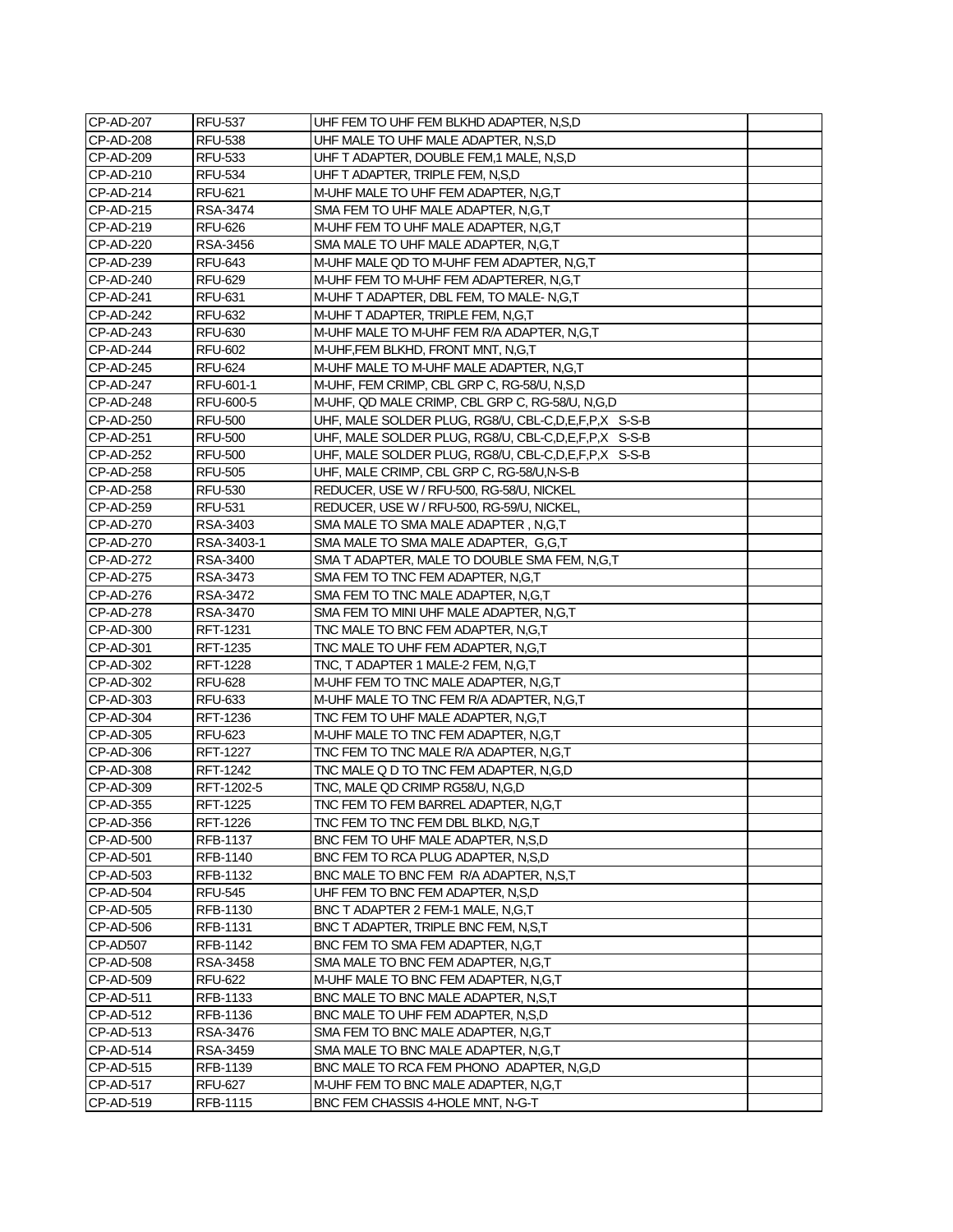| CP-AD-520            | RFB-1116-I         | BNC FEM, INSULATED, BLKHD MNT, SOLDER CUP, N-G-A                   |  |
|----------------------|--------------------|--------------------------------------------------------------------|--|
| CP-AD-523            | RFB-1130-5         | BNC MALE TO DOUBLE BNC FEM GOALPOST ADAPTER, N-G-D                 |  |
| CP-AD-524            | RFB-1130-2         | BNC M TO DBL BNC FEM T ADAPTER, MOLDED JACKET, N, G, D             |  |
| CP-AD-555            | RFB-1134           | BNC FEM TO BNC FEM BARREL ADAPTER, N,S,D                           |  |
| CP-AD-556M           | RFB-1135-T         | BNC FEM TO BNC FEM BLKHD ADAPTER, O-RING, N,S,T                    |  |
| CP-AD560-10          | RFA-4052           | ATTENUATOR, BNC, 10DB 50 OHM, 1 WATT                               |  |
| CP-AD560-20          | RFA-4053           | ATTENUATOR, BNC, 20DB 50 OHM, 1 WATT                               |  |
| CP-AD560-3           | RFA-4050           | ATTTENUATOR, BNC, 3DB, 50 OHM, 1 WATT                              |  |
| CP-AD560-6           | RFA-4051           | ATTENUATOR, BNC, 6DB, 50 OHM, 1 WATT                               |  |
| CP-AD-570            | RFB-1117           | BNC FEM CRIMP BLKHD, RG58U, CBL GRP C, N,G,D                       |  |
| CP-AD571             | <b>RFB-1717</b>    | BNC 75 OHM FEM CRIMP BULKHEAD, REAR MNT, CBL GRP D, N-G-D          |  |
| <b>CP-AD-755</b>     | RFB-1134           | BNC FEM TO BNC FEM BARREL ADAPTER, N,S,D                           |  |
| CP-AD800             | RFN-1014-1         | N MALE TO N MALE ADAPTER, S,G,T                                    |  |
| CP-AD801             | RFN-1021           | N, FEM, 4-HOLE PANEL MNT, S,G,T                                    |  |
| CP-AD802             | RFN-1002-1N        | N, MALE SOLDER CLAMP, N,G,T, RG8/U, CBL GRP E                      |  |
| CP-AD802             | RFN-1002-1S        | N, MALE SOLDER CLAMP, S,G,T, RG8/U, CBL GRP E                      |  |
| CP-AD803             | RFN-1012-1         | N FEM TO N MALE R/A ADAPTER, S,G,T                                 |  |
| CP-AD804             | RFN-1010-1         | N T ADAPTER-2 FEM, 1 MALE, S,G,T                                   |  |
| CP-AD805             | RFN-1036-1         | N FEM TO UHF MALE ADAPTER, S,G,T                                   |  |
| CP-AD806             | RFN-1039-1         | N FEM TO BNC FEM ADAPTER, S,G,T                                    |  |
| CP-AD807             | RFN-1038-1         | N FEM TO BNC MALE ADAPTER, S,G,T                                   |  |
| CP-AD808             | RFN-1035-1         | N MALE TO UHF FEM ADAPTER, S,G,T                                   |  |
| CP-AD809             | RFN-1037-1         | N MALE TO BNC FEM ADAPTER, S,G,T                                   |  |
| CP-AD-810            | RSA-3478           | SMA FEM TO N MALE ADAPTER, N,G,T                                   |  |
| CP-AD-813            | RSA-3453           | SMA MALE TO N MALE ADAPTER, N,G,T                                  |  |
| CP-AD814             | RFN-1024-1         | N, FEM SOLDER CLAMP, RG8/U, CBL GRP E, S,G,T                       |  |
| CP-AD816             | RFN-1002-1SI       | N, MALE SOLDER CLAMP, BELDEN 9913, CBL GRP I, S,G,T                |  |
| CP-AD-819            | RSA-3477           | SMA FEM TO N FEM ADAPTER, N,G,T                                    |  |
| CP-AD850             | RFN-1013-1         | N FEM TO N FEM BARREL ADAPTER, S,G,T                               |  |
| CP-CL88-1            | RFB-1102-T         | BNC MALE SOLDERLESS PLUG, RG58/U, CBL GRP C, N-N-T                 |  |
| CP-CS88-1            | RFB-1100-2         | BNC MALE SOLDER CLAMP, RG58/U, CBL GRP C, N-G-D                    |  |
| CPF-249-1            | <b>RFU-527</b>     | UHF, FEM CRIMP, RG-58/U, CBL GRP C, N,S,D                          |  |
| CPF-249-1            | <b>RFU-527-T</b>   | UHF, FEM CRIMP, RG-58/U, CBL GRP C, N,S,T                          |  |
| CPF-56-ALM           | RFF-1402-08        | F, MALE CRIMP WITH NO PIN, GASKET AND SILICON GEL FOR RG-6/U CABLE |  |
| <b>CPFI-1094-AST</b> | <b>RFB-1116-NG</b> | BNC FEM 1- HOLE BLKHD, SOLDER CUP, N.G.T                           |  |
| CPFI-RA-2            | RFB-1710-D-05*     | BNC 75 OHM MALE R/A TWIST ON PLUG, RG-59/U, CBL GRP D, N,G,T       |  |
| CPFI-T-1             | RFT-1206           | TNC, MALE TWIST-ON PLUG, RG-58/U, N, S, D, CBL GRP C               |  |
| CPFI-T-2             | RFT-1807           | TNC, 75 OHM MALE TWIST-ON PLUG, CBL GRP D, N,S,D                   |  |
| <b>CPFI-T89-2</b>    | RFT-1815           | TNC, 75 OHM FEM TWIST-ON, RG-59/U, CBL GRP D, N,S,D                |  |
| CPFI-TNC-1           | RFT-1206           | TNC, MALE TWIST-ON PLUG, RG-58/U, N, S, D, CBL GRP C               |  |
| CPFI-TNC-2           | <b>RFT-1807</b>    | TNC, 75 OHM MALE TWIST-ON PLUG, CBL GRP D, N,S,D                   |  |
| CPFI-UG78-2          | RFB-1705           | BNC 75 OHM MALE TWIST-ON, RG-59/U, CBL GRP D, N-S-D                |  |
| CPFI-UG79-2          | RFB-1722           | BNC 75 OHM FEM TWIST-ON, RG59/U, CABLE D, N-S-D                    |  |
| CPFI-UG88-1          | RFB-1104           | BNC MALE TWIST-ON PLUG, RG58/U, CBL GRP C, N-S-D                   |  |
| CPFI-UG88-10         | RFB-1705           | BNC 75 OHM MALE TWIST-ON, RG-59/U, CBL GRP D, N-S-D                |  |
| CPFI-UG88-2          | RFB-1705           | BNC 75 OHM MALE TWIST-ON, RG-59/U, CBL GRP D, N-S-D                |  |
| CPFI-UG88-2          | RFB-1705           | BNC 75 OHM MALE TWIST-ON, RG-59/U, CBL GRP D, N-S-D                |  |
| CPFI-UG89-1          | RFB-1121           | BNC FEM TWIST-ON SOCKET, RG-58, CBL GRP C, N,S,D                   |  |
| CPFI-UG89-2          | RFB-1722           | BNC 75 OHM FEM TWIST-ON, RG59/U, CABLE D, N-S-D                    |  |
| CPFI-UG89-2          | RFB-1722           | BNC 75 OHM FEM TWIST-ON, RG59/U, CABLE D, N-S-D                    |  |
| CP-FPM4H             | <b>RFU-603</b>     | M-UHF, FEM 4-HOLE PANEL MNT, DIECAST, N,G,T                        |  |
| CP-FPM4H             | RFU-603-1          | M-UHF, FEM 4-HOLE PANEL MNT, DIECAST, N,S,B                        |  |
| CPL-259-1            | <b>RFU-505</b>     | UHF, MALE CRIMP, CBL GRP C, RG-58/U,N-S-B                          |  |
| CPL-259-1            | RFU-505-5          | UHF, MALE CRIMP, CBL GRP C, RG-58/U, N,N,D                         |  |
| CPL-259-10           | RFU-506            | UHF, MALE CRIMP, CBL GRP D, RG-59/U, N-S-B                         |  |
| CPL-259-16           | <b>RFU-508-P</b>   | UHF, MALE CRIMP, CBL GRP P, PROFLEX, N,S,B                         |  |
| CPL-259-17           | <b>RFU-508-X</b>   | UHF, MALE CRIMP, CBL GRP X, RG-8X, N,S,B                           |  |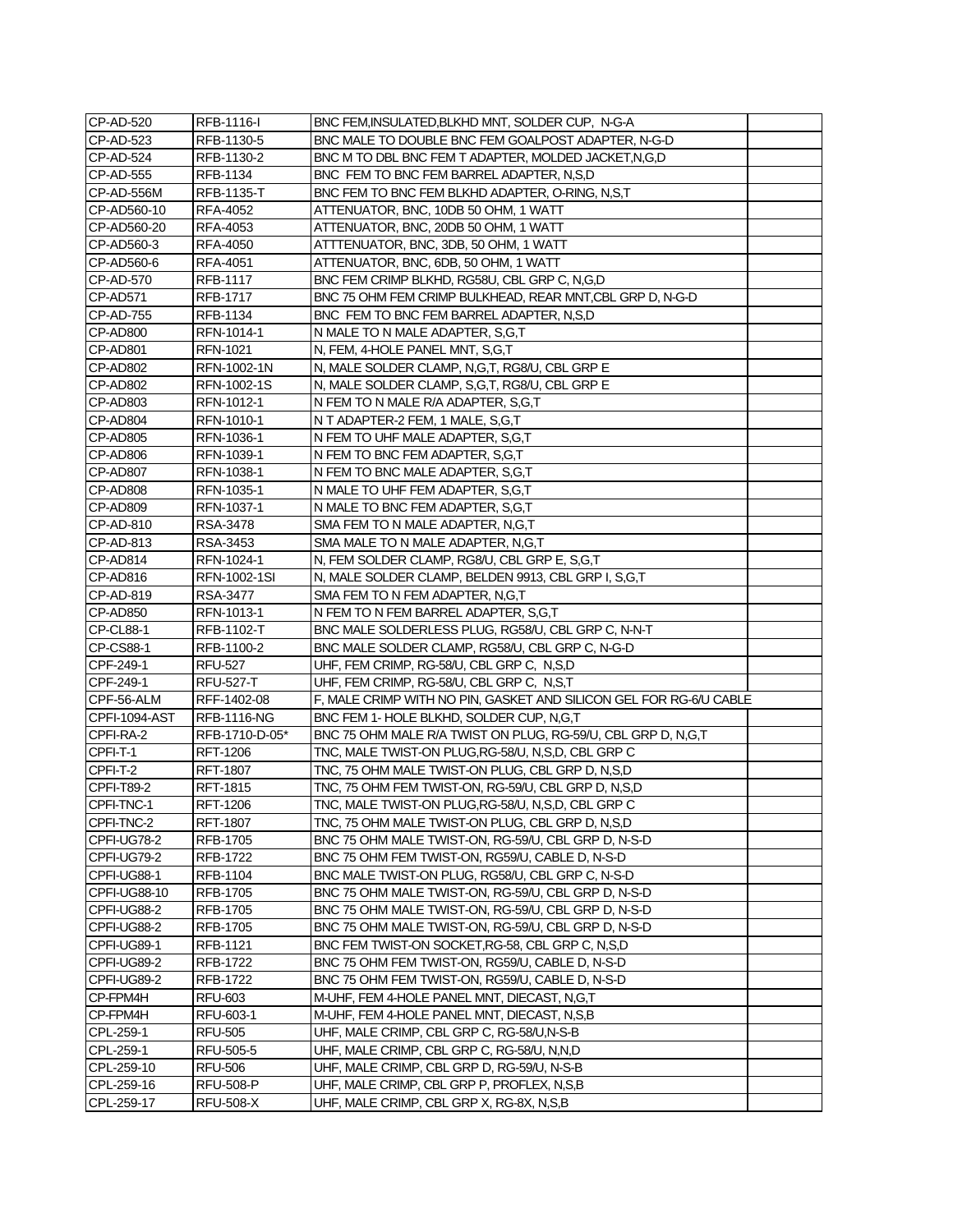| CPL-259-18       | <b>RFU-505</b>    | UHF, MALE CRIMP, CBL GRP C, RG-58/U,N-S-B                   |     |
|------------------|-------------------|-------------------------------------------------------------|-----|
| CPL-259-18       | <b>RFU-505-ST</b> | UHF, MALE CRIMP, CBL GRP C, RG-58/U, S,S,T                  |     |
| CPL-259-1        | <b>RFU-505-ST</b> | UHF, MALE CRIMP, CBL GRP C, RG-58/U, S,S,T                  |     |
| CPL-259-2        | <b>RFU-506</b>    | UHF, MALE CRIMP, CBL GRP D, RG-59/U, N-S-B                  |     |
| CPL-259-8        | <b>RFU-507</b>    | UHF, MALE CRIMP, CBL GRP E, RG-8/U, N,S,B                   |     |
| CPL-259-8        | RFU-507-S         | UHF, MALE CRIMP, CBL GRP E, RG-8/U, S-S-B                   |     |
| CPM88-174        | RFB-1106-5        | BNC MALE CRIMP PLUG, RG-174, (LG. FERR), CBL GRP B, N-G-T   |     |
| CPM88-174        | RFB-1106-6        | BNC MALE CRIMP PLUG, RG-174, (SM. FERR.) CBL GRP B, N-G-T   |     |
| CPM-88-19        | RFB-1106-5        | BNC MALE CRIMP PLUG, RG-174, (LG. FERR), CBL GRP B, N-G-T   |     |
| CPM-88-19        | RFB-1106-5        | BNC MALE CRIMP PLUG, RG-174, (LG. FERR), CBL GRP B, N-G-T   |     |
| CPM-88-19        | RFB-1106-6        | BNC MALE CRIMP PLUG, RG-174, (SM. FERR.) CBL GRP B, N-G-T   |     |
| CPM-88-20        | RFB-1707-S        | BNC 75 OHM MALE CRIMP, RG-179/U, CBL GRP S, N-G-T           |     |
| CPMC-68-10       | RFB-1707-D3       | BNC 75 OHM MALE CRIMP PLUG, BELDEN 1506A, CBL GRP D3, N-G-T |     |
| CPMC-68-18       | RFB-1707-J        | BNC 75 OHM MALE CRIMP PLUG, BELDEN 8218, CBL GRP J, N-G-T   |     |
| CPMC-68-2        | RFB-1707-D        | BNC 75 OHM MALE CRIMP, RG-59/U, CBL GRP D, N-G-T            |     |
| CPMC-68-20       | RFB-1707-S        | BNC 75 OHM MALE CRIMP, RG-179/U, CBL GRP S, N-G-T           |     |
| CPMC-68-3        | RFB-1707-G        | BNC 75 OHM MALE CRIMP PLUG, BELDEN 8281, CBL GRP G, N-G-T   |     |
| CPMC-68-33       | RFB-1707-K        | BNC 75 OHM MALE CRIMP PLUG, COMMSCOPE 735, CBL GRP K, N-G-T |     |
| CPMC-68-35       | RFB-1707-D1       | BNC 75 OHM MALE CRIMP PLUG, BELDEN 8212, CBL GRP D1, N-G-T  |     |
| CPMC-68-36       | RFB-1707-Q1       | BNC 75 OHM MALE CRIMP PLUG, RG-6/U TYPE, CBL GRP Q1, N-G-T  |     |
| CPMC-68-45       | RFB-1707-Q        | BNC 75 OHM MALE CRIMP, RG-6/U, CBL GRP Q, N-G-T             |     |
| CPMC-68-5        | RFB-1707-Q        | BNC 75 OHM MALE CRIMP, RG-6/U, CBL GRP Q, N-G-T             |     |
| CPMC-68-50       | RFB-1707-D3       | BNC 75 OHM MALE CRIMP PLUG, BELDEN 1506A, CBL GRP D3, N-G-T |     |
| CPMC-78-18       | RFB-1707-J        | BNC 75 OHM MALE CRIMP PLUG, BELDEN 8218, CBL GRP J, N-G-T   |     |
| CPMC-78-2        | RFB-1707-2        | BNC 75 OHM MALE CRIMP, RG-59/U, CBL GRP D, N-G-D            |     |
| CPMC-78-2        | RFB-1707-2        | BNC 75 OHM MALE CRIMP, RG-59/U, CBL GRP D, N-G-D            |     |
| <b>CPMC-88-1</b> | RFB-1106-2        | BNC MALE CRIMP PLUG, RG58/U, CBL GRP C, N-G-D               |     |
| <b>CPMC-88-1</b> | RFB-1106-2        | BNC MALE CRIMP PLUG, RG58/U, CBL GRP C, N-G-D               |     |
| <b>CPMC-88-1</b> | RFB-1106-2T       | BNC MALE CRIMP PLUG, RG58/U, CBL GRP C, N-G-T               |     |
| CPMC-88-11       | RFB-1106-2T       | BNC MALE CRIMP PLUG, RG58/U, CBL GRP C, N-G-T               |     |
| CPMC-88-13       | RFB-1106-2TC1     | BNC MALE CRIMP PLUG, RG55/U, CBL GRP C1, N-G-T              |     |
| CPMC-88-141      | RFB-1106-2        | BNC MALE CRIMP PLUG, RG58/U, CBL GRP C, N-G-D               |     |
| CPMC-88-141      | RFB-1106-2T       | BNC MALE CRIMP PLUG, RG58/U, CBL GRP C, N-G-T               |     |
| CPMC-88-141      | RFB-1106-2ST      | BNC MALE CRIMP PLUG, RG58/U, CBL GRP C, S-G-T               |     |
| CPMC-88-16       | RFB-1107-1P       | BNC MALE CRIMP PLUG, PROFLEX, CBL GRP P, N-G-D              |     |
| CPMC-88-17       | RFB-1107-1X       | BNC MALE CRIMP PLUG, RG-8X, CBL GRP X, N-G-D                |     |
| CPMC-88-18       | RFB-1707-J        | BNC 75 OHM MALE CRIMP PLUG, BELDEN 8218, CBL GRP J, N-G-T   |     |
| <b>CPMC-88-1</b> | RFB-1106-2ST      | BNC MALE CRIMP PLUG, RG58/U, CBL GRP C, S-G-T               |     |
| CPMC-88-2        | RFB-1707-2        | BNC 75 OHM MALE CRIMP, RG-59/U, CBL GRP D, N-G-D            |     |
| <b>CPMC-88-2</b> | RFB-1707-2        | BNC 75 OHM MALE CRIMP, RG-59/U, CBL GRP D, N-G-D            | N68 |
| CPMC-88-3        | RFB-1708          | BNC 75 OHM MALE CRIMP, BELD 8281, CBL GRP G, N-S-D          |     |
| CPMC-88-3        | RFB-1708          | BNC 75 OHM MALE CRIMP, BELD 8281, CBL GRP G, N-S-D          |     |
| <b>CPMC-88-5</b> | RFB-1707-Q        | BNC 75 OHM MALE CRIMP, RG-6/U, CBL GRP Q, N-G-T             |     |
| CPMC-88-58       | RFB-1106-2        | BNC MALE CRIMP PLUG, RG58/U, CBL GRP C, N-G-D               |     |
| CPMC-88-58       | RFB-1106-2T       | BNC MALE CRIMP PLUG, RG58/U, CBL GRP C, N-G-T               |     |
| CPMC-88-58       | RFB-1106-2ST      | BNC MALE CRIMP PLUG, RG58/U, CBL GRP C, S-G-T               |     |
| CPMC88-59        | RFB-1706-9        | BNC 75 OHM MALE QD CRIMP, RG59/U, CBL GRP D, N-G-D          |     |
| <b>CPMC88-62</b> | RFB-1706-9        | BNC 75 OHM MALE QD CRIMP, RG59/U, CBL GRP D, N-G-D          |     |
| CPMC-88-8281     | RFB-1708-1T       | BNC 75 OHM MALE CRIMP, BELD 8281, CBL GRP G, S-G-T          |     |
| CPMC-TE-1        | RFB-1106-2        | BNC MALE CRIMP PLUG, RG58/U, CBL GRP C, N-G-D               |     |
| CPMC-TE-1        | RFB-1106-2T       | BNC MALE CRIMP PLUG, RG58/U, CBL GRP C, N-G-T               |     |
| CPMC-TE-1        | RFB-1106-2ST      | BNC MALE CRIMP PLUG, RG58/U, CBL GRP C, S-G-T               |     |
| CPMC-TE-2        | RFB-1707-2        | BNC 75 OHM MALE CRIMP, RG-59/U, CBL GRP D, N-G-D            |     |
| CPMC-TE-3        | RFB-1708          | BNC 75 OHM MALE CRIMP, BELD 8281, CBL GRP G, N-S-D          |     |
| CPMC-TNC-1       | RFT-1202-2        | TNC, MALE CRIMP, RG-58/U, CBL GRP C, N,G,D                  |     |
| CPMC-TNC-13      | RFT-1202-2TC1     | TNC, MALE CRIMP, RG-142/U, CBL GRP C1, N,G,T                |     |
| CPMC-TNC-13      | RFT-1202-C1       | TNC, MALE CRIMP, RG-142/U, CBL GRP C1, N,G,D                |     |